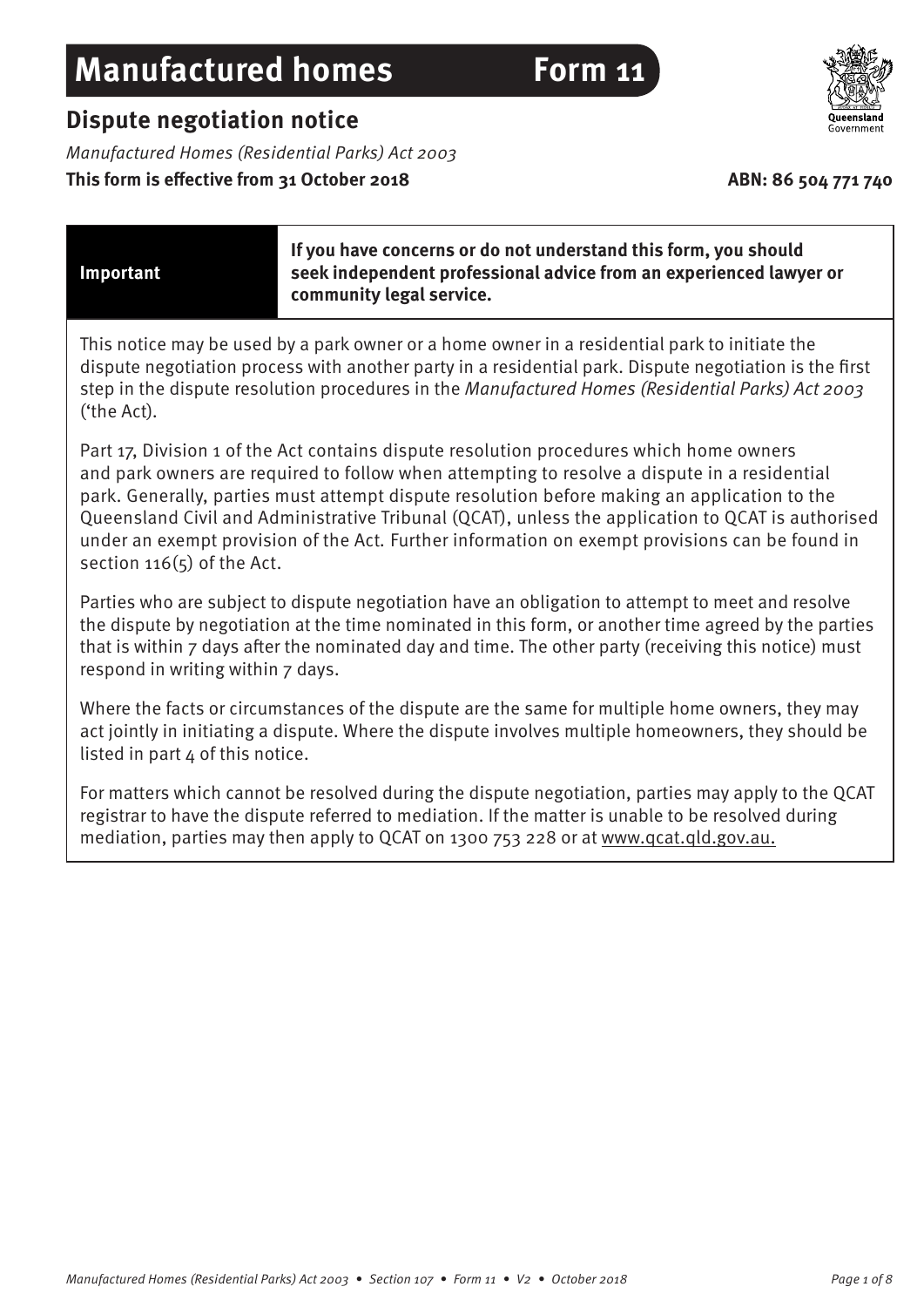| Part 1-Parties to the dispute                            |                                                                                                                                                                                                                                      |  |
|----------------------------------------------------------|--------------------------------------------------------------------------------------------------------------------------------------------------------------------------------------------------------------------------------------|--|
| 1.1 Details of party<br>initiating the<br>dispute        | $l$ am a $\bigcirc$ Home owner $\bigcirc$ Park owner/manager<br>Title $\bigcirc$ Mr $\bigcirc$ Mrs $\bigcirc$ Ms $\bigcirc$ Miss $\bigcirc$ Other (specify)                                                                          |  |
|                                                          |                                                                                                                                                                                                                                      |  |
|                                                          | Last name                                                                                                                                                                                                                            |  |
|                                                          | First name <b>with a material contract of the contract of the contract of the contract of the contract of the contract of the contract of the contract of the contract of the contract of the contract of the contract of the co</b> |  |
|                                                          | Business name (if applicable)                                                                                                                                                                                                        |  |
|                                                          |                                                                                                                                                                                                                                      |  |
|                                                          |                                                                                                                                                                                                                                      |  |
|                                                          |                                                                                                                                                                                                                                      |  |
|                                                          |                                                                                                                                                                                                                                      |  |
|                                                          |                                                                                                                                                                                                                                      |  |
|                                                          | Email                                                                                                                                                                                                                                |  |
|                                                          | $\Box$ I am sending this notice jointly on the behalf of multiple people<br>(complete part 4)                                                                                                                                        |  |
| Sign here $\bigodot$                                     | Signature <b>Election</b> Communication and Date <b>Communication</b> Date <b>Communication</b> and Communication                                                                                                                    |  |
|                                                          | DD / MM / YYYY                                                                                                                                                                                                                       |  |
| 1.2 Details of other<br>party<br>(receiving the dispute) | I wish to initiate a dispute against a $\bigcirc$ Home owner $\bigcirc$ Park owner/<br>manager                                                                                                                                       |  |
|                                                          | Title $\bigcirc$ Mr $\bigcirc$ Mrs $\bigcirc$ Ms $\bigcirc$ Miss $\bigcirc$ Other (specify)                                                                                                                                          |  |
|                                                          | Last name                                                                                                                                                                                                                            |  |
|                                                          | First name                                                                                                                                                                                                                           |  |
|                                                          |                                                                                                                                                                                                                                      |  |
|                                                          | Business name (if applicable)                                                                                                                                                                                                        |  |
|                                                          |                                                                                                                                                                                                                                      |  |
|                                                          |                                                                                                                                                                                                                                      |  |
|                                                          |                                                                                                                                                                                                                                      |  |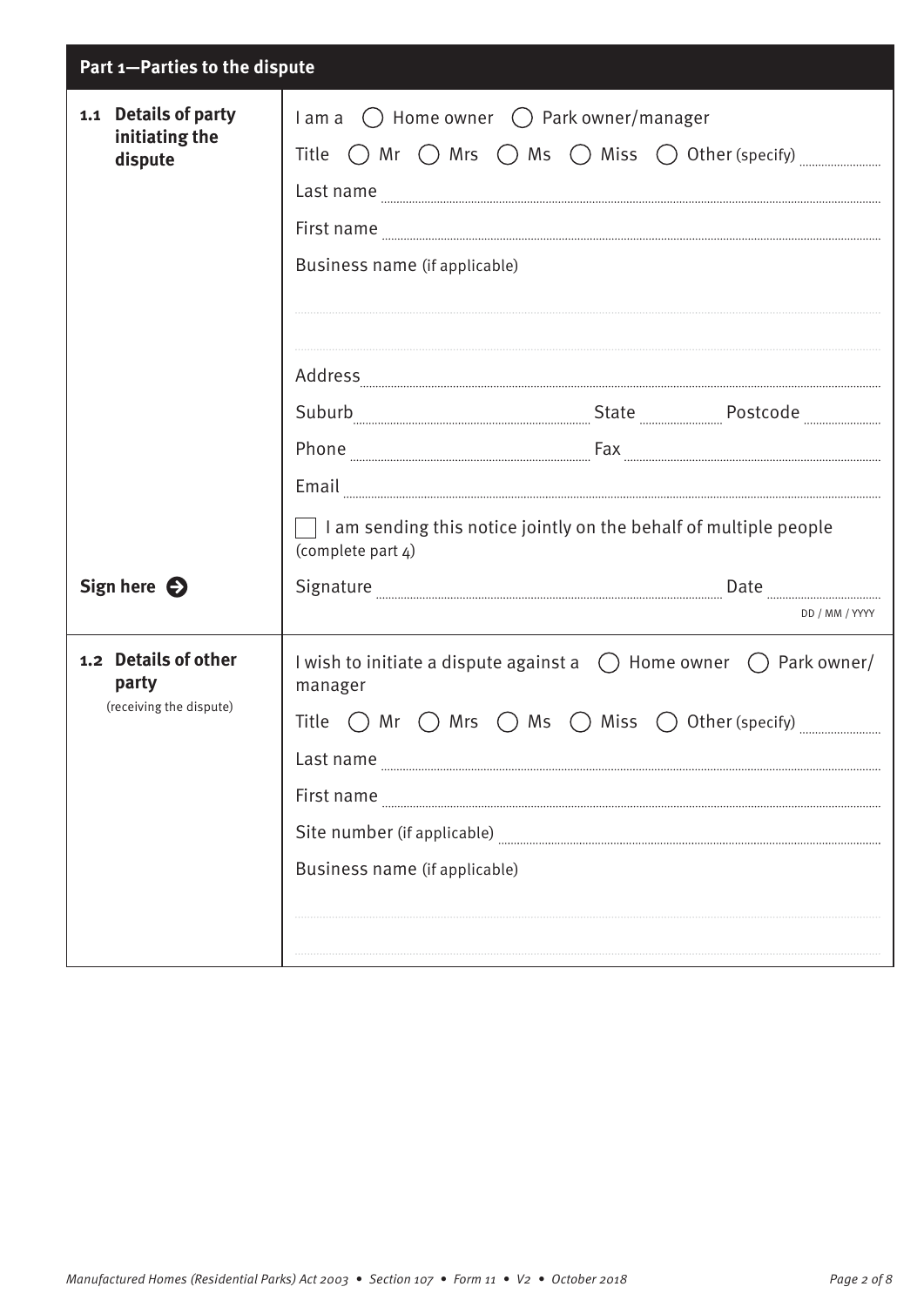| Part 2-Details of matter in dispute                            |                                                   |  |
|----------------------------------------------------------------|---------------------------------------------------|--|
| 2.1 State matters<br>in dispute<br>(attach pages as necessary) | This dispute negotiation notice is in relation to |  |
|                                                                |                                                   |  |
|                                                                |                                                   |  |
|                                                                |                                                   |  |
|                                                                |                                                   |  |
|                                                                |                                                   |  |
|                                                                |                                                   |  |
|                                                                |                                                   |  |
|                                                                |                                                   |  |
|                                                                |                                                   |  |
|                                                                |                                                   |  |
|                                                                |                                                   |  |
|                                                                |                                                   |  |
|                                                                |                                                   |  |
|                                                                |                                                   |  |
|                                                                |                                                   |  |
|                                                                |                                                   |  |
|                                                                |                                                   |  |
|                                                                |                                                   |  |
|                                                                |                                                   |  |
|                                                                |                                                   |  |
|                                                                |                                                   |  |
|                                                                |                                                   |  |
|                                                                |                                                   |  |
|                                                                |                                                   |  |
|                                                                |                                                   |  |
|                                                                |                                                   |  |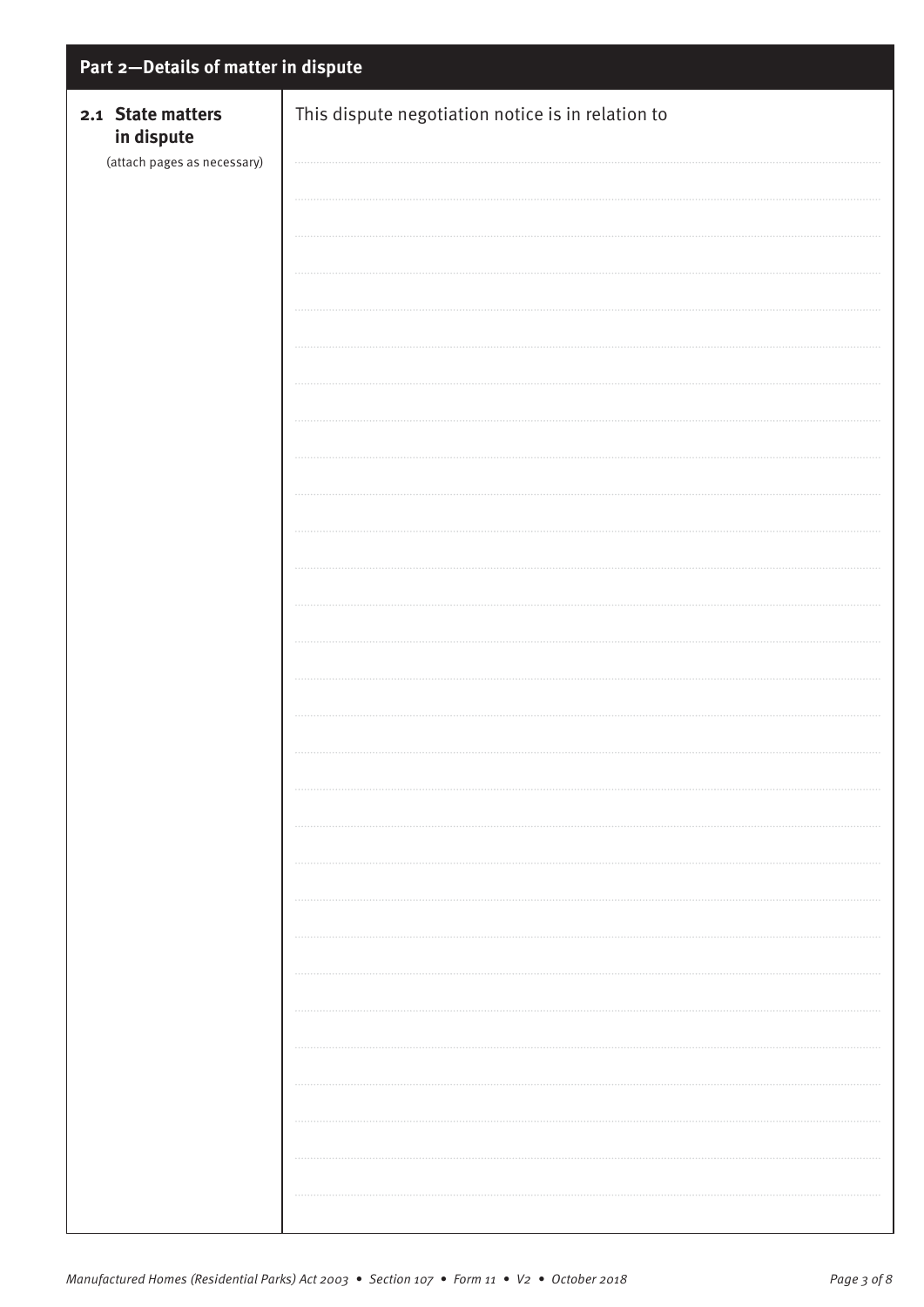|                                                              | Part 2 - Details of matter in dispute continued                                                                    |
|--------------------------------------------------------------|--------------------------------------------------------------------------------------------------------------------|
| 2.2 What outcome(s)<br>would you like to<br>achieve from the |                                                                                                                    |
| dispute process<br>(attach pages as necessary)               |                                                                                                                    |
|                                                              |                                                                                                                    |
|                                                              |                                                                                                                    |
|                                                              |                                                                                                                    |
|                                                              |                                                                                                                    |
|                                                              |                                                                                                                    |
|                                                              |                                                                                                                    |
|                                                              |                                                                                                                    |
|                                                              |                                                                                                                    |
|                                                              |                                                                                                                    |
|                                                              |                                                                                                                    |
|                                                              |                                                                                                                    |
|                                                              |                                                                                                                    |
|                                                              |                                                                                                                    |
|                                                              |                                                                                                                    |
|                                                              |                                                                                                                    |
| Part 3-Proposed negotiation time                             |                                                                                                                    |
| 3.1 Details of<br>negotiation                                | Proposed address/location of dispute negotiation                                                                   |
|                                                              |                                                                                                                    |
|                                                              |                                                                                                                    |
|                                                              |                                                                                                                    |
|                                                              | DD / MM / YYYY<br>The proposed time should be at least 14 days but not more than 28 days after the notice is given |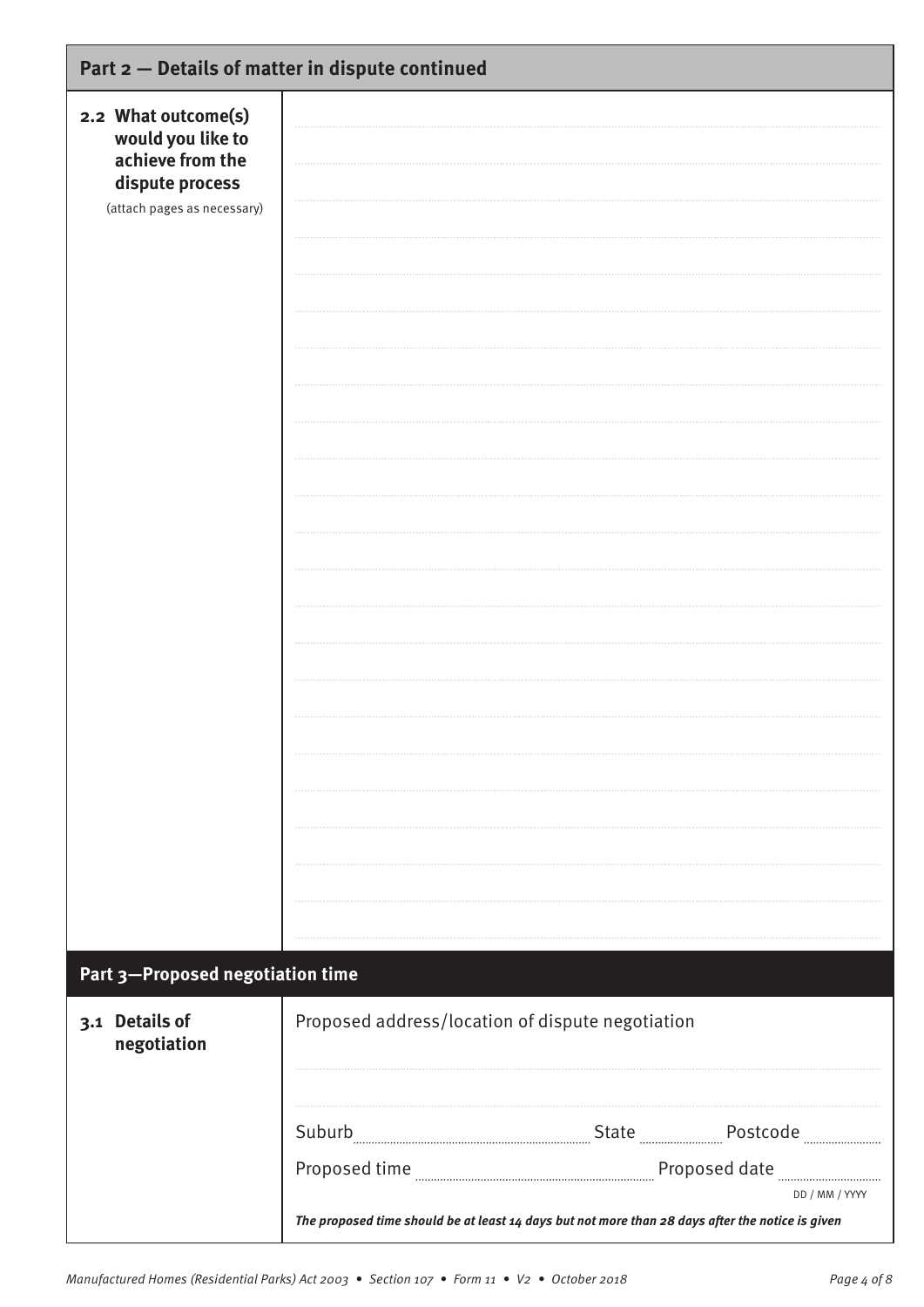| Part 4-Additional parties to dispute (complete as necessary)                                                                                                                                                                                                                                                                                                                                                                                                               |                                                                                                                                                                                                                                |  |
|----------------------------------------------------------------------------------------------------------------------------------------------------------------------------------------------------------------------------------------------------------------------------------------------------------------------------------------------------------------------------------------------------------------------------------------------------------------------------|--------------------------------------------------------------------------------------------------------------------------------------------------------------------------------------------------------------------------------|--|
| Last name                                                                                                                                                                                                                                                                                                                                                                                                                                                                  |                                                                                                                                                                                                                                |  |
|                                                                                                                                                                                                                                                                                                                                                                                                                                                                            |                                                                                                                                                                                                                                |  |
|                                                                                                                                                                                                                                                                                                                                                                                                                                                                            |                                                                                                                                                                                                                                |  |
|                                                                                                                                                                                                                                                                                                                                                                                                                                                                            |                                                                                                                                                                                                                                |  |
| Last name <b>Election</b> Communication and the contract of the contract of the contract of the contract of the contract of the contract of the contract of the contract of the contract of the contract of the contract of the con<br>First name <b>Election</b> and the contract of the number and continuum continuum contract of the number and continuum continuum continuum contract of the number and continuum continuum continuum contract of the number and cont |                                                                                                                                                                                                                                |  |
|                                                                                                                                                                                                                                                                                                                                                                                                                                                                            |                                                                                                                                                                                                                                |  |
|                                                                                                                                                                                                                                                                                                                                                                                                                                                                            |                                                                                                                                                                                                                                |  |
| Last name                                                                                                                                                                                                                                                                                                                                                                                                                                                                  |                                                                                                                                                                                                                                |  |
|                                                                                                                                                                                                                                                                                                                                                                                                                                                                            |                                                                                                                                                                                                                                |  |
|                                                                                                                                                                                                                                                                                                                                                                                                                                                                            |                                                                                                                                                                                                                                |  |
|                                                                                                                                                                                                                                                                                                                                                                                                                                                                            |                                                                                                                                                                                                                                |  |
|                                                                                                                                                                                                                                                                                                                                                                                                                                                                            |                                                                                                                                                                                                                                |  |
|                                                                                                                                                                                                                                                                                                                                                                                                                                                                            |                                                                                                                                                                                                                                |  |
| Last name entity and the contract of the contract of the contract of the contract of the contract of the contract of the contract of the contract of the contract of the contract of the contract of the contract of the contr                                                                                                                                                                                                                                             |                                                                                                                                                                                                                                |  |
|                                                                                                                                                                                                                                                                                                                                                                                                                                                                            |                                                                                                                                                                                                                                |  |
|                                                                                                                                                                                                                                                                                                                                                                                                                                                                            |                                                                                                                                                                                                                                |  |
|                                                                                                                                                                                                                                                                                                                                                                                                                                                                            |                                                                                                                                                                                                                                |  |
| Last name <b>with the contract of the contract of the contract of the contract of the contract of the contract of the contract of the contract of the contract of the contract of the contract of the contract of the contract o</b>                                                                                                                                                                                                                                       |                                                                                                                                                                                                                                |  |
|                                                                                                                                                                                                                                                                                                                                                                                                                                                                            | Site number Management of the number of the number of the summand of the number of the number of the number of the number of the number of the number of the number of the number of the number of the number of the number of |  |
| Email                                                                                                                                                                                                                                                                                                                                                                                                                                                                      |                                                                                                                                                                                                                                |  |
| Last name                                                                                                                                                                                                                                                                                                                                                                                                                                                                  |                                                                                                                                                                                                                                |  |
| First name <b>Election</b> and the contract of the number <b>Election and Telection</b> and Telection and Telection and Telection and Telection and Telection and Telection and Telection and Telection and Telection and Telection and                                                                                                                                                                                                                                    |                                                                                                                                                                                                                                |  |
| Email                                                                                                                                                                                                                                                                                                                                                                                                                                                                      |                                                                                                                                                                                                                                |  |
| Last name with the contract of the contract of the contract of the contract of the contract of the contract of                                                                                                                                                                                                                                                                                                                                                             |                                                                                                                                                                                                                                |  |
| First name <b>Election</b> and the contract of the number and continuum contract of the number and continuum contract of the number and continuum contract of the number and continuum contract of the number $\frac{1}{2}$                                                                                                                                                                                                                                                |                                                                                                                                                                                                                                |  |
| Email                                                                                                                                                                                                                                                                                                                                                                                                                                                                      |                                                                                                                                                                                                                                |  |
| Attach additional pages as required                                                                                                                                                                                                                                                                                                                                                                                                                                        |                                                                                                                                                                                                                                |  |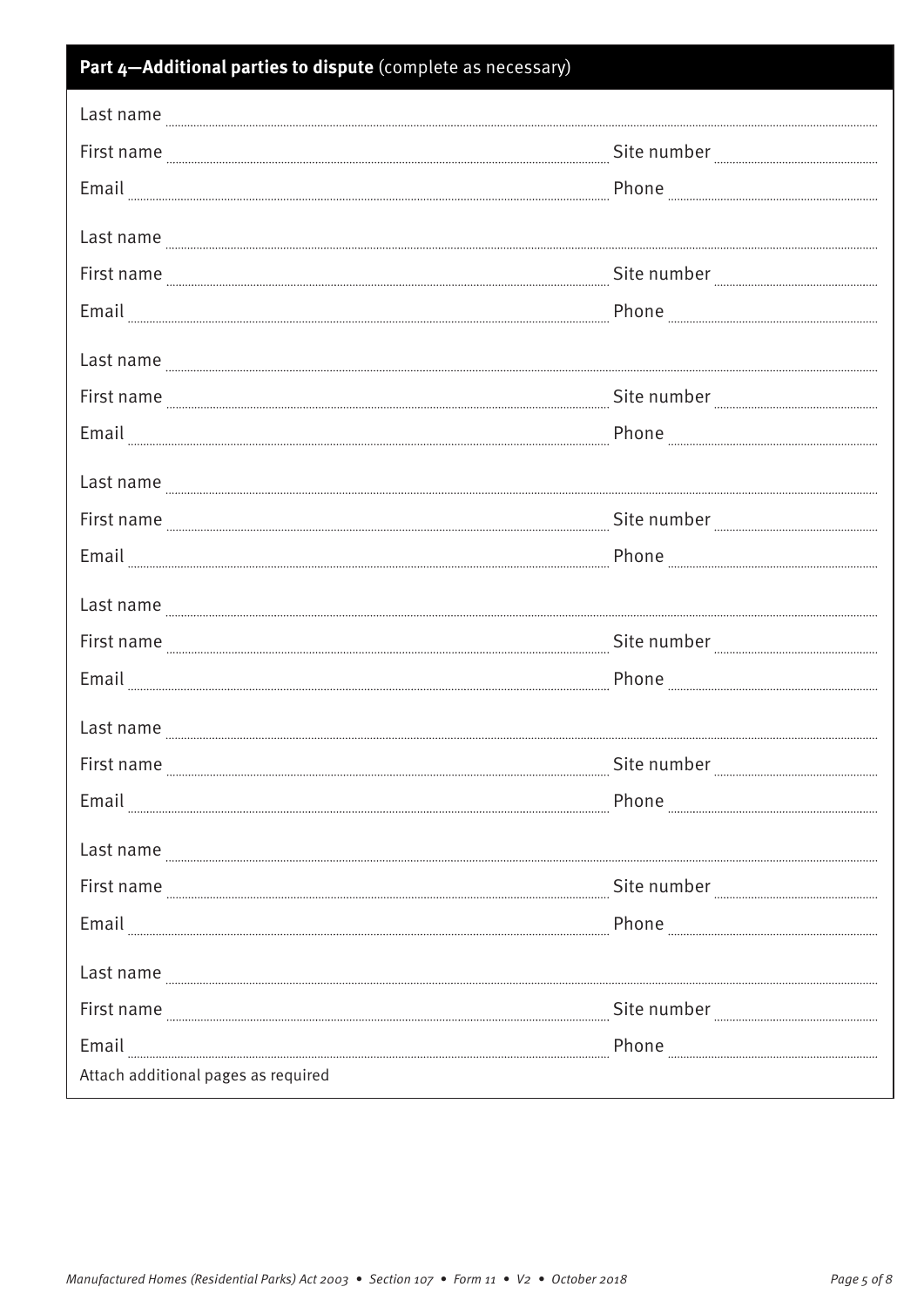#### **Further information**

If you would like more information, contact the Department of Housing and Public Works on 13 QGOV (13 74 68) or visit our website at **[www.hpw.qld.gov.au](http://www.hpw.qld.gov.au)**

# **Regulatory Services (Department of Housing and Public Works)**

Regulatory Services administers the Manufactured Homes (Residential Parks) Act 2003. This includes investigating complaints and alleged breaches of the Act.

Department of Housing and Public Works GPO Box 690, Brisbane, QLD 4001 Phone: 07 3008 3450 Email: regulatoryservices@hpw.qld.gov.au Website: [www.hpw.qld.gov.au](http://www.hpw.qld.gov.au)

## **Queensland Retirement Village and Park Advice Service (QRVAPAS)**

Specialist service providing free information and legal assistance to home owners and prospective home owners in residential parks in Queensland.

Caxton Legal Centre Inc. 1 Manning Street, South Brisbane, QLD 4101 Phone: 07 3214 6333 Email: caxton@caxton.org.au Website: [www.caxton.org.au](http://www.caxton.org.au)

### **Seniors Legal and Support Service**

These centres provide free legal and support services for seniors concerned about elder abuse, mistreatment or financial exploitation.

Caxton Legal Centre Inc. 1 Manning Street, South Brisbane, QLD 4101 Phone: 07 3214 6333 Email: caxton@caxton.org.au Website: [www.caxton.org.au](http://www.caxton.org.au)

# **Queensland Civil and Administrative Tribunal (QCAT)**

This independent decision-making body helps resolve disputes and reviews administrative decisions by government.

GPO Box 1639, Brisbane, QLD 4001 Phone: 1300 753 228 Email: enquiries@qcat.qld.gov.au Website: [www.qcat.qld.gov.au](http://www.qcat.qld.gov.au)

### **Queensland Law Society**

Find a solicitor

Law Society House 179 Ann Street, Brisbane, QLD 4000 Phone: 1300 367 757 Email: info@qls.com.au Website: [www.qls.com.au](http://www.qls.com.au)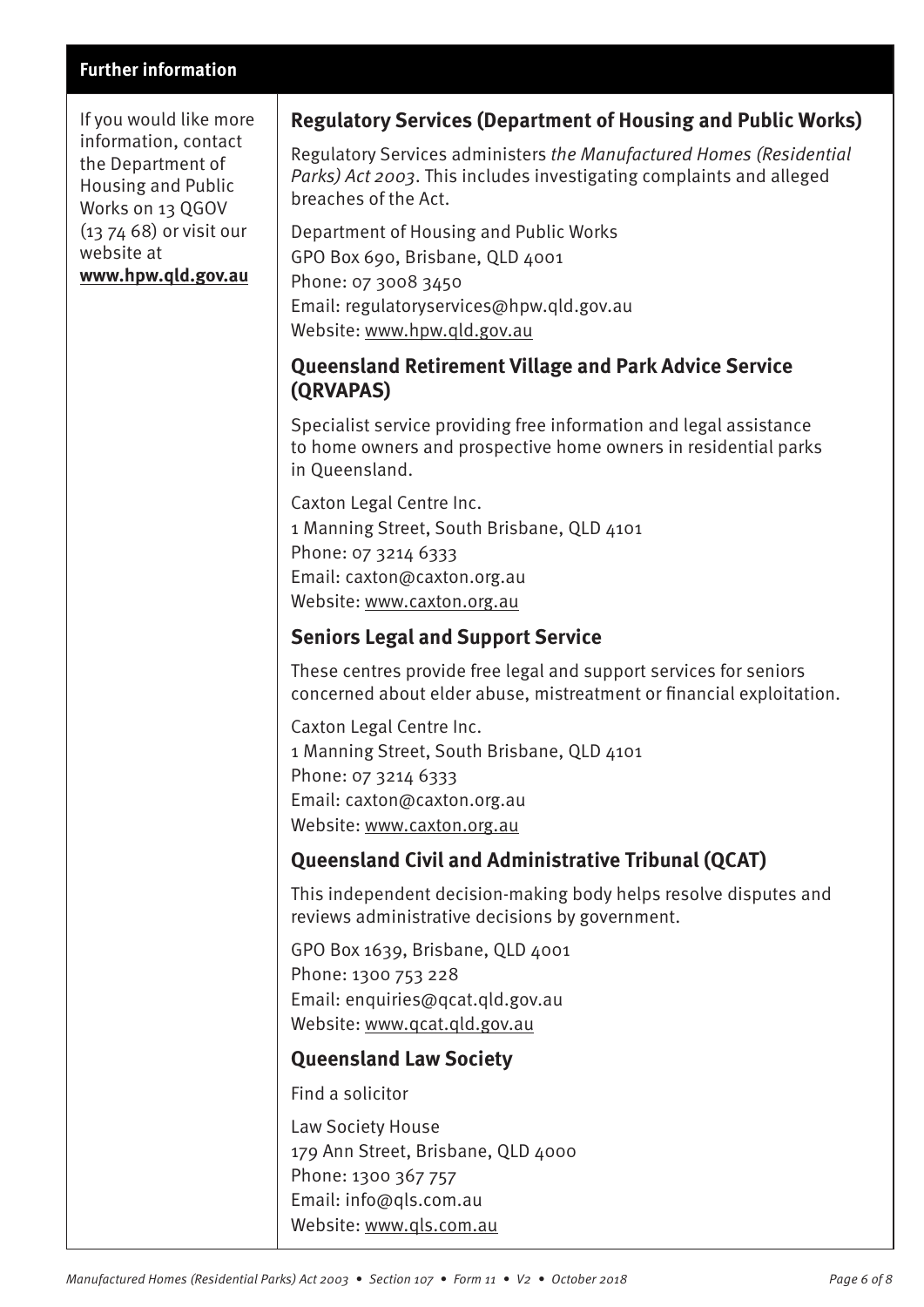| <b>Further information continued</b>                                                         |                                                                                                                                                                                                                                                                                                                               |  |
|----------------------------------------------------------------------------------------------|-------------------------------------------------------------------------------------------------------------------------------------------------------------------------------------------------------------------------------------------------------------------------------------------------------------------------------|--|
|                                                                                              | <b>Department of Justice and Attorney-General</b><br>Dispute Resolution Centres provide a free, confidential and impartial<br>mediation service to the community.<br>Phone: 07 3006 2518<br>Toll free: 1800 017 288<br>Website: www.justice.qld.gov.au                                                                        |  |
|                                                                                              | Response - Other party (receiving the dispute) to complete                                                                                                                                                                                                                                                                    |  |
| <b>Information</b>                                                                           | If you receive this notice, you are required to return the completed form to<br>the address listed in part 1.1 of this notice within 7 days of receiving this<br>notice.<br>It is recommended that parties contact one another and work together to<br>find a time and place that is mutually agreeable to everyone involved. |  |
| <b>Your details</b><br>(person responding)                                                   | Title $\bigcap$ Mr $\bigcap$ Mrs $\bigcap$ Ms $\bigcap$ Miss $\bigcirc$ Other (specify)<br>Business name (if applicable)                                                                                                                                                                                                      |  |
| <b>Confirmation for time</b><br>of dispute resolution<br>meeting.                            | I agree to meet at the nominated time and place.<br>I do not agree to meet at the nominated time and place and wish to<br>propose another time and/or location for the meeting.                                                                                                                                               |  |
| Propose a different<br>time for meeting<br>Complete if you do not agree to<br>nominated time | Not applicable<br>Proposed time <b>manufacture and the contract of the contract of the contract of the contract of the contract of t</b><br>DD / MM / YYYY<br>Note: This time must be within 7 days of the time proposed in part 3 of the<br>dispute notice.                                                                  |  |
| <b>Propose another</b><br>location<br>Complete if you do not agree to<br>nominated place     | Not applicable<br>Proposed address/location                                                                                                                                                                                                                                                                                   |  |
|                                                                                              |                                                                                                                                                                                                                                                                                                                               |  |
|                                                                                              | Note: A change in location must be agreed to by both parties to the dispute                                                                                                                                                                                                                                                   |  |